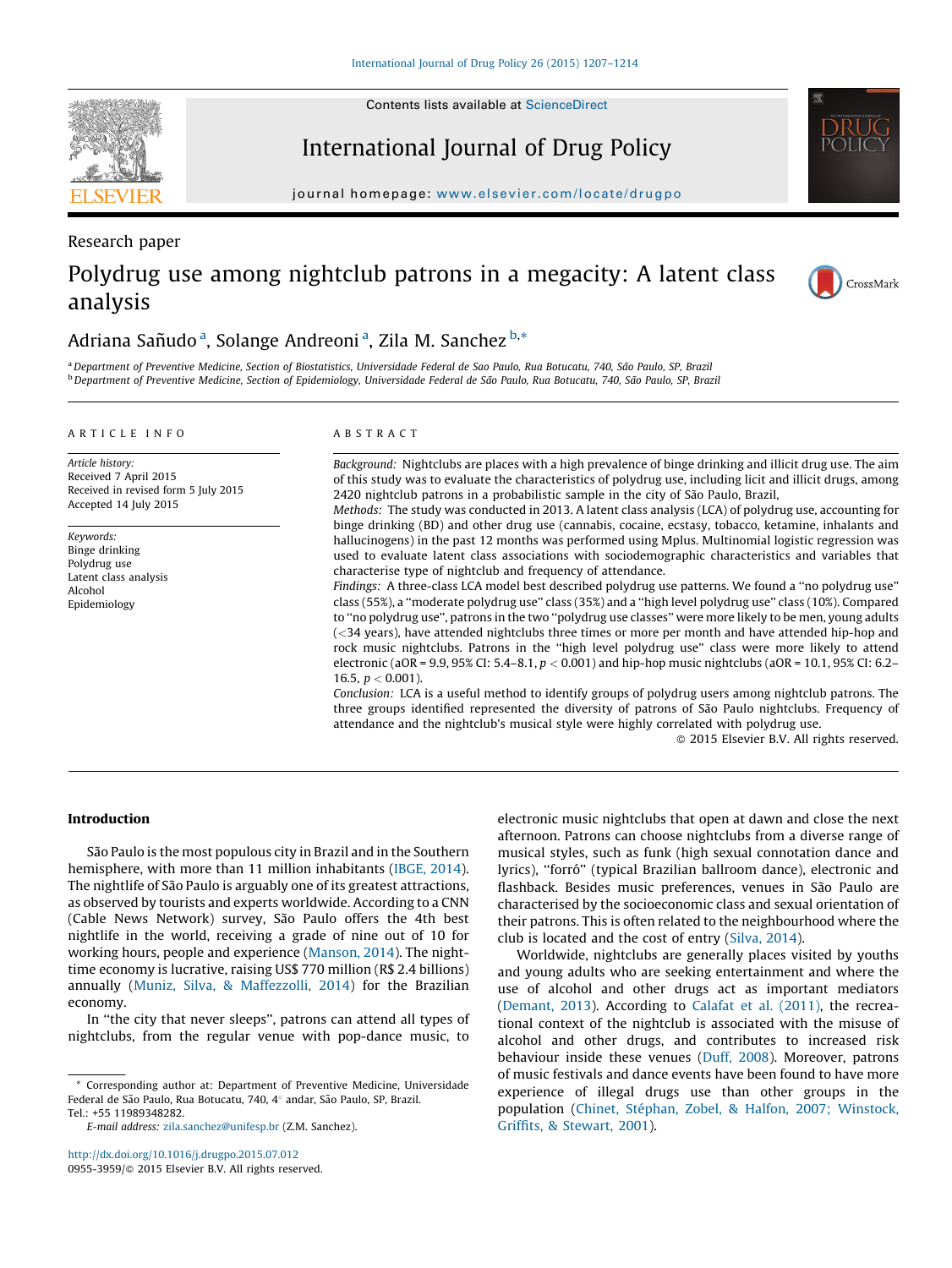In the United Kingdom, a nightlife survey demonstrated that the vast majority of club drug users were polysubstance users, with over 70% also reporting hazardous alcohol consumption ([Winstock](#page-7-0) et al., [2001](#page-7-0)). One of the major concerns about polydrug use is that the effects of the individual drugs are usually boosted, and harmful physiological effects can accumulate in the body ([Quek](#page-7-0) et al., 2013) and increase the likelihood of physical and physiological damage (Smith, Farrell, Bunting, [Houston,](#page-7-0) & Shevlin, 2011).

In several European countries, music preference and venue choice seem to predict illegal drug use (Calafat, Fernández, Juan, & Becoña, 2008). A Danish study that focused on drug initiation at music festivals, found a higher prevalence of first cannabis and tobacco use among attendees of rock festivals (Hesse, [Tutenges,](#page-6-0) & [Schliewe,](#page-6-0) 2010). The same group of researchers found that patrons who prefered hip-hop or electronic music festivals were more likely to be polydrug users, while patrons who prefered pop music were less likely to have used all illicit drugs (Hesse & [Tutenges,](#page-6-0) [2012\)](#page-6-0).

In Brazil, a population survey has shown that nightclubs are the location of choice for young people to practise binge drinking ([Sanchez](#page-7-0) et al., 2011), however, to date no epidemiological survey has identified patterns of consumption of alcohol and drugs among patrons of these venues. All major studies about the nightlife environment have been conducted in Europe ([Bellis](#page-6-0) et al., 2008), North America [\(Carlson,](#page-6-0) Wang, Falck, & Siegal, 2005) and Oceania (McKetin, Chalmers, [Sunderland,](#page-7-0) & Bright, 2014), leaving a large gap in knowledge about this behaviour in less wealthy and more unequal countries.

Diagnosis of the risks is the first step in the development of effective harm reduction policies for a given population, thus it is necessary to understand the São Paulo nightlife scene. In this sense, science can inform policy by identifying which groups are more exposed to risks and should be targeted by nightlife harm reduction initiatives, such as: providing free water; organising a ''chill out'' area with appropriate ventilation, regulation of temperature, and places to sit; staff training for a responsible drinking service and first-aid support during alcohol and drugs intoxication (Van Havere, [Vanderplasschen,](#page-7-0) Lammertyn, Broekaert, & [Bellis,](#page-7-0) 2011).

The study reported here, called "Balada com Ciência" ([www.](http://www.baladacomciencia.com.br/) [baladacomciencia.com.br](http://www.baladacomciencia.com.br/)) was designed to evaluate the prevalence of risk behaviours practised by nightclub patrons in the city of São Paulo, with an emphasis on alcohol and illicit drug use. We set out to evaluate how concurrent polydrug use is grouped among nightclub patrons by the use of latent class analysis (LCA) and to explore how these different patterns of drug use are associated with sociodemographic factors, frequency of attendance and the music style of the venue.

#### Methodology

Recruitment and procedures for obtaining informed consent and protecting the rights of study participants was approved by the Research Ethics Committee of the Federal University of São Paulo (Universidade Federal de São Paulo - UNIFESP) (protocol number 795276).

#### Sampling

We defined ''nightclubs'' as establishments that have controlled entry and exit of patrons, sell alcoholic beverages and have a dance floor. A portal survey (Voas et al., [2006\)](#page-7-0), was conducted at nightclubs in São Paulo during the first half of 2013, and data were collected from their patrons. Cluster sampling was performed in two stages; the selection of nightclubs (first stage) consisted of a systematic sample of 40 nightclubs, with a probability of inclusion proportional to their maximum capacity. The patron selection (second stage) was a systematic sample of every third person in the entrance lines of the selected nightclubs (Voas et al., [2006\)](#page-7-0).

The nightclub frame list was created by an active search of magazines, guides which specialised in leisure activities and a search of the first 10 pages from a Google search using the following key words: "São Paulo, Nightclubs and Discos" (in Portuguese). The final sampling list consisted of 150 nightclubs from which 40 nightclubs and potential replacements were drawn. The statistical model used in this study (draw and inferential process for large samples in clusters) requires at least 30 primary sample units to allow a proper performance of the statistical analyses (Levy and [Lemeshow,](#page-7-0) 2008). To guarantee that we would have at least 30 nightclubs participating in the survey, we contacted the original 40 selected nightclubs and 7 replacements, resulting in an acceptance rate of 66% (31/47). The replacements had the same capacity, were located in the same neighbourhood, and were subject to the same probability of selection as the original nightclub sampled. An adjustment factor for non-response was used by weighting the 31 nightclubs in order to make them equivalent to the 40 selected nightclubs. The adjustments were estimated by a logistic regression model with agreement to participate in the study as the dependent variable and establishment size as the explanatory variable. The nightclub (clusters) weights were equal to the inverse selection probability multiplied by the non-response adjustment factor.

A target sample size of 1600 patrons was calculated considering an absolute precision of 5% and a 95% confidence interval (CI), with two-stage cluster sampling and a design effect of two [\(Lwanga](#page-7-0) & [Lemeshow,](#page-7-0) 1991). A total of 2912 patrons were initially approached. This was to account for an estimated refusal rate of 30% and a maximum loss to follow-up from entrance to exit of 40% ([Clapp](#page-6-0) et al., 2007).

More details on sample weights and study design are presented in Carlini et al. [\(2014\)](#page-6-0).

#### Data collection

Data collection took place between January and July 2013 (from summer to winter, with an average temperature of  $20^{\circ}$ C). The research team visited 31 nightclubs, each one on a different night, from time of opening (approximately 10:30 pm) until the club was closed (approximately 7:00 am). To select the day of data collection, we asked the club manager to indicate the most popular day at each of the venues. In most nightclubs, we collected data on Friday and Saturday nights (75%). The remaining (25%) data collection was spread across the other nights of the week.

#### The nightclubs

Most nightclubs in our sample were open from 11:00 pm to 7:00 am, which is usual for nightclubs in São Paulo, however, three closed between 9:00 am and noon.

We stratified our sample by venue capacity, to guarantee inclusion of small, medium and large nightclubs. These were located across São Paulo's five regions (North, East, South, Centre and West) and this guaranteed socioeconomic diversity.

The study nightclubs were as representative as possible of the diversity of nightclubs in the city, ranging from venues aimed at couples' ballroom dancing to indoor raves or funk festivals in slum areas. Since our intention was to collect data from different kinds of nightclubs (different regions, social classes, capacity, sexual orientations, and music style), we selected similar replacement nightclubs to account for any refusals.

Nightclubs in São Paulo have different musical styles, ranging from those that play a variety of types of music on the same night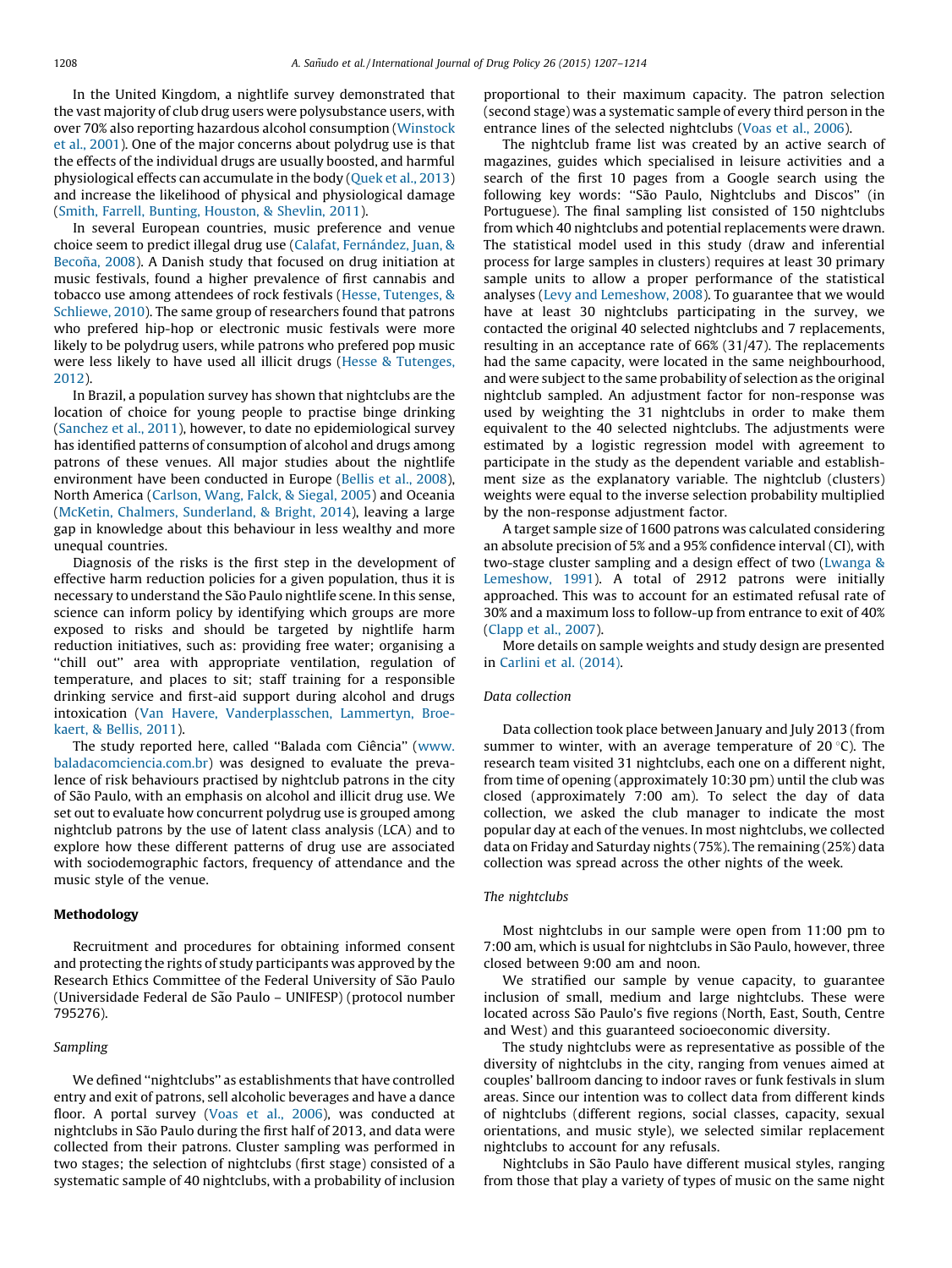to those where a particular style predominates (e.g., electronic, funk, rock, pop-dance, forró, zouk and hip-hop). The impressive variety of nightclubs in the city represents the mixture of cultures, races and sexual preferences. The patronage of each nightclub varies according to the entrance fee (ticket price), that goes from R\$ 10,00 ( $\sim$ US\$ 3,00) to more than R\$ 300,00 ( $\sim$ US\$ 100,00) and the type of music played.

#### Instruments and data collection

Patrons were systematically selected from the entrance lines of the nightclubs. Those who agreed to participate were asked to respond to an entrance and exit questionnaire and to undergo a breathalyser test after each interview (Draguer Alcotest 7410 Plus RS). These patrons received a bracelet with a unique numeric code to identify them at the nightclub exit, allowing entry and exit data to be matched. Data were entered by seven field researchers onto Samsung Galaxy tablets, which were sent to a central database.

Initial interviews at entrance investigated sociodemographic variables, patterns of alcohol and drug use and risk behaviours in nightclubs in the year preceding the survey.

#### Variables

Explanatory variables included sociodemographic characteristics (gender, age, ethnicity, socioeconomic status [SES], education, occupation and religion); information on the patrons' frequency of attending nightclubs in the last 30 days; and the type of nightclub, classified by the musical style. Each respondent was asked about his or her past year's history of binge drinking (5 doses of alcohol for men and 4 doses for women, in the period of 2 h – a serving dose was defined as a 5-oz glass of wine, a 12-oz can of beer or a 1.5-oz shot of liquor and the equivalence examples) [\(NIAAA,](#page-7-0) 2004) and drug use (tobacco, cannabis, cocaine, ecstasy, inhalants, ketamine and hallucinogens). A binary response to each of these drugs ('yes' or 'no') served as the basis for generating the latent classes. Concurrent polydrug use was evaluated over one year, as this interval has the advantage of capturing a larger period of probable experimentation compared to use on the day of the survey, and of maintaining the statistical power to determine the classes [\(Quek](#page-7-0) et al., 2013). Polydrug use, i.e., using more than one drug, licit or illicit, is a general term describing a variety of patterns of multiple drug use [\(Smith](#page-7-0) et al., [2011\)](#page-7-0). According to [Martin](#page-7-0) (2008), concurrent polydrug use is defined as one person's consumption of more than one drug in a period of up to 12 months.

SES was evaluated using a standardised index known as the "Brazilian Economic Classification" ([ABEP,](#page-6-0) 2012), which is based on the education level of the household head, possession of various types of consumer goods (e.g., television sets) and the number of domestic employees. This scale was used to classify participants into subgroups from "A" to "E" (where A corresponds to the highest economic stratum).

To facilitate interpretation, some low-frequency categories were grouped together (in this case SES classes "C", "D" and "E" were grouped together); age was categorised into three age groups (''18–25'', ''26–33'' and ''34 years or older''). For education, ''without qualifications'', ''incomplete primary education'' and ''complete primary education'' were grouped into the same category (up to elementary school), individuals with complete secondary school education were classified as having ''secondary school education'', and those with an undergraduate degree or completed or on-going postgraduate education were classified as ''University/Postgraduate''. For marital status, married and common-law marriage were grouped into a single category, and separated and widower into another.

Frequency of nightclub attendance in the past 30 days was categorised by the median of ''up to 3 times a month'' or ''more than 3 times a month.'' Musical styles were categorised into eclectic (plays several musical styles on the same night), country, funk, electronic, pop-dance, rock, hip-hop and forró, according to the type of music played in the nightclub, and this was recorded by field staff during data collection.

#### Statistical analysis

Complex latent class models (Hagenaars and [McCutcheon,](#page-6-0) [2002\)](#page-6-0), from one to six classes, were estimated and the fit of one model was compared to the other five, using the MPlus program version 7 (Muthén & Muthén, 2012). Models with an increasing number of classes are specified using an iterative process. Latent class extraction ceases when there is a small gain with the inclusion of an additional class. The adjusted model is evaluated on the basis of goodness of fit statistics and considerations of parsimony. Goodness of fit statistics include: log likelihood (LL), Akaike information criterion (AIC) [\(Akaike,](#page-6-0) 1974); Bayesian information criterion (BIC) [\(Schwartz,](#page-7-0) 1978); Sample size-adjusted Bayesian information criterion (SSABIC) ([Sclove,](#page-7-0) 1987); Vuong Lo Mendell Rubin test (VLMR) (Lo, [Mendell,](#page-7-0) & Rubin, 2001); and an entropy measure [\(Ramaswamy,](#page-7-0) Desarbo, Reibstein, & Robinson, [1993\)](#page-7-0). Entropy is based on a posteriori probability and indicates the accuracy of the classification; values close to one indicate clear classifications and greater precision (Carragher & [McWilliams,](#page-6-0) [2011\)](#page-6-0). In addition to the indices described above, the final evaluation of the model of best fit considered the solution that reflected consistency and conceptually distinct groups.

Once the number of classes had been determined and the patrons grouped into the classes created, a multinomial logistic regression model (Hosmer, [Lemeshow,](#page-7-0) & Sturdivant, 2013) was performed in Stata/SE 13. The logistic regression model was constructed in two blocks – Block 1 with sociodemographic variables and Block 2 with variables relating to frequency and nightclub style.

The results are presented as weighted percentages (wt%), crude odds ratios (cOR), adjusted odds ratios (aOR), 95% CI and p-values.

#### Findings

A total of 3063 patrons were approached at the 31 nightclubs, resulting in 2422 interviews (79.1% acceptance rate at the time of entrance). There was no significant gender difference between those who consented or did not consent to participate in the interview at nightclub entrance ( $p = 0.945$ ).

Two interviews had missing data in all of the variables required for the construction of latent classes, so the final sample size was 2420 interviews.

[Table](#page-3-0) 1 presents the sociodemographic characteristics of the nightclub patrons. This shows that most of the patrons were male (60.8%), came from the middle socioeconomic class (53.7%), were white (69.5%), were single (90.3%) and were below the age of 33 (88%).

The latent classes were created from the variables of consumption of licit and illicit drugs in the last year. A total of six latent class models (classes 1–6) were examined ([Table](#page-3-0) 2). The solution with one class exhibited the worst fit with the data when compared to other fits. The 3-class model presented a lower BIC value; however, the lowest SSABIC value was detected in the 4 class model. The LL and AIC values decreased as the number of classes increased. The VLMR test p-value of the two-class model was not significant. The highest entropy value was obtained in the two-class model. Considering the BIC value as the most reliable measure (Nylund, [Asparouhov,](#page-7-0) & Muthén, 2007), the 3-class model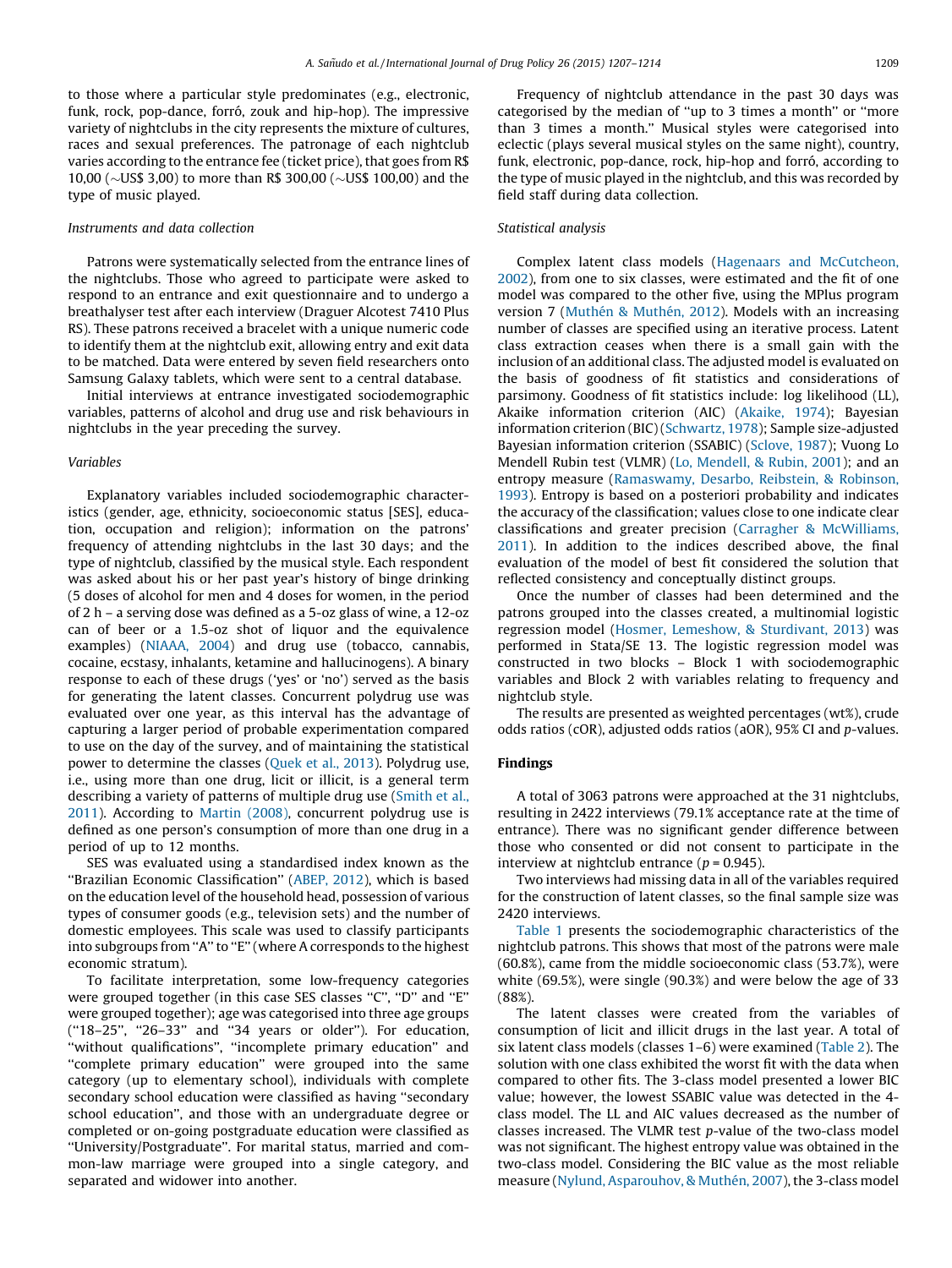# <span id="page-3-0"></span>Table 1

Sociodemographic characteristics of nightclub patrons ( $N=$  2420) in the city of São Paulo in 2013.

| Variables                                 | Ν    | wt%         | 95% CI                      |
|-------------------------------------------|------|-------------|-----------------------------|
| Sociodemographics                         |      |             |                             |
| Gender                                    |      |             |                             |
| Male                                      | 1476 | 60.8        | [48.3; 72.0]                |
| Female                                    | 944  | 39.2        | [28.0; 51.7]                |
| Age group (years)                         |      |             |                             |
| $18 - 25$                                 | 1356 | 62.9        | [51.9; 72.6]                |
| $26 - 33$                                 | 684  | 24.9        | [18.8; 32.1]                |
| >34                                       | 380  | 12.3        | [7.5; 19.5]                 |
| Ethnicity                                 |      |             |                             |
| White                                     | 1701 | 69.5        | [63.1; 75.4]                |
| Mixed race                                | 429  | 19.8        | [14.4; 26.6]                |
| Black                                     | 184  | 7.6         | [5.6; 10.0]                 |
| Others                                    | 79   | 3.1         | [2.1; 4.5]                  |
| Socioeconomic status                      |      |             |                             |
| A                                         | 638  | 25.8        | [19.0; 63.8]                |
| B                                         | 1361 | 53.7        | [50.5; 56.9]                |
| C/D/E                                     | 421  | 20.5        | [14.9; 27.5]                |
| Education                                 |      |             |                             |
| Up to elementary school                   | 138  | 7.5         | $[4.5\%; 12.3]$             |
| Secondary school                          | 1335 | 59.6        | [53.0; 65.8]                |
|                                           | 920  | 32.9        |                             |
| University/postgraduate<br>Marital status |      |             | [24.8; 42.3]                |
|                                           | 183  |             |                             |
| Married/cohabitating                      | 2123 | 6.8<br>90.3 | [3.9; 11.7]                 |
| Single                                    |      |             | [84.2; 94.2]                |
| Separated/widowed                         | 99   | 2.9         | [1.8; 4.6]                  |
| Occupation                                |      |             |                             |
| Just working                              | 1211 | 47.6        | [40.6; 54.7]                |
| Working and studying                      | 724  | 32.3        | [28.2; 36.6]                |
| Just studying                             | 314  | 13.4        | [8.8; 19.9]                 |
| Neither working nor studying              | 149  | 6.7         | [5.0; 8.9]                  |
| Religion                                  |      |             |                             |
| None                                      | 817  | 30.5        | [25.5; 35.9]                |
| Non-practising                            | 878  | 39.3        | [36.4; 42.4]                |
| Practising                                | 707  | 30.2        | [26.1; 34.6]                |
| Nightclubs                                |      |             |                             |
| Monthly frequency                         |      |             |                             |
| Up to 3 times                             | 1288 | 54.2        | [47.3; 61.0]                |
| More than 3 times                         | 1127 | 45.8        | [39.0; 52.7]                |
| Music                                     |      |             |                             |
| Eclectic                                  | 536  | 25.1        | [10.8; 48.1]                |
| Country                                   | 218  | 17.0        | [3.5; 53.5]                 |
| Funk                                      | 151  | 9.5         | [2.2; 33.2]                 |
| Electronic                                |      | 28.2        |                             |
|                                           | 663  |             | [11.3; 54.7]<br>[1.8; 26.1] |
| Pop-dance                                 | 261  | 7.4         |                             |
| Rock                                      | 240  | 2.8         | [0.7; 10.1]                 |
| Hip-hop                                   | 164  | 5.0         | [0.8; 24.8]                 |
| Forró/zouk                                | 187  | 5.1         | [1.1; 20.8]                 |

was selected as the most parsimonious, as it had acceptable values in the other goodness of fit statistics and interpretability from the point of view of the event.

[Table](#page-4-0) 3 shows the weighted probabilities of Binge drinking (BD) and polydrug use in the previous year for each latent class of the model of best fit (3 latent classes). The classes were called ''No polydrug use'' corresponding to 55% of the patrons (95% CI = 45.5%; 64.1%), ''Moderate polydrug use'' (35%, 95% CI = 29.2%; 40.3%) and ''high level polydrug use'' (10%, 95% CI = 5.3%; 19.6%). Patrons in the ''no polydrug use'' class had an average likelihood of BD (49.6%), a low probability of smoking (5.4%) and a negligible probability of using other drugs (<5%). Patrons in the ''moderate polydrug use'' class had high probabilities of BD (92.7%) and smoking (73.5%), a moderate probability of cannabis use (55.0%) and a low probability of use of other drugs  $\left($  < 15%). Patrons in the ''high level polydrug use'' class had high risk levels for BD, cannabis use and ecstasy use  $(>80\%)$  and a moderate probability of the use of other drugs (between 40 and 70%). [Fig.](#page-4-0) 1 shows the probability of each of the variables used to construct the latent classes in each class of the adopted model.

[Table](#page-5-0) 4 displays the results of the multinomial logistic regression model (univariate and multivariate) with ''no polydrug use'' class as the reference category. Compared to those in the ''nopolydrug use'' class, individuals in the ''moderate polydrug use'' were more likely to be in the 18–25 and 26–33 year age groups  $(aOR = 2.5, 95\% \text{ CI} = 1.7 - 3.6 \text{ and } aOR = 2.4, 95\% \text{ CI} = 1.5 - 4.0,$ respectively), have attended nightclubs more than 3 times a month ( $aOR = 1.8$ ,  $95\%$  CI = 1.5–2.2), along with those who attended rock nightclubs ( $aOR = 1.9$ ,  $95\%$  CI =  $1.4-2.8$ ) and hiphop nightclubs (aOR = 1.9, 95% CI = 1.4-2.7). Those frequenting country music and forró/zouk nightclubs were, 57% and 64%, respectively, less likely to belong to the ''moderate polydrug use'' class than to the "no polydrug use" class ( $p < 0.001$ ). Those on the ''high level polydrug use'' class were more likely to be male  $(aOR = 1.4, 95\% CI = 1.0 - 2.1)$ , have attended nightclubs more than 3 times a month ( $aOR = 3.5$ ,  $95\% CI = 2.0 - 6.2$ ), along with those who attended electronic music nightclubs (aOR = 9.9, 95% CI = 5.4– 18.1), rock nightclubs (aOR = 2.3, 95% CI = 1.3–4.0) and hip-hop nightclubs (aOR = 10.1, 95% CI =  $6.2-16.5$ ). However, those frequenting country music and forró/zouk nightclubs were, 94% and 75%, respectively, less likely to belong to the ''high level polydrug use" class than the "no-polydrug use" class  $(p < 0.001$  and  $p = 0.013$ , respectively).

# Discussion

LCA was used to classify nightclub patrons of the city of São Paulo according to their drug consumption patterns over the preceding year. A 3-class model (''no polydrug use'', ''moderate polydrug use'' and ''high level polydrug use'') provided the best explanation of polydrug use patterns. ''Moderate'' or ''high level polydrug use'' were found in approximately half of the patrons.

Other studies have used LCA to evaluate drug consumption patterns in specific populations and usually their best model was also a 3-class model, both in a sample of ecstasy users in Ohio, USA ([Carlson](#page-6-0) et al., 2005) and among nightclub drug users in New York (Ramo, Grov, [Delucchi,](#page-7-0) Kelly, & Parsons, 2010).

Table 2

Goodness of fit statistics according to the number of latent classes for polydrug use in the preceding year among nightclub patrons ( $N = 2420$ ) in the city of São Paulo, 2013.

| Polydrug use |             |                            |            |               |         |         |  |  |  |  |  |  |  |  |
|--------------|-------------|----------------------------|------------|---------------|---------|---------|--|--|--|--|--|--|--|--|
| Model        |             | Goodness of fit statistics |            |               |         |         |  |  |  |  |  |  |  |  |
|              | LL          | <b>AIC</b>                 | <b>BIC</b> | <b>SSABIC</b> | p-Vuong | Entropy |  |  |  |  |  |  |  |  |
| 1 class      | $-8187.570$ | 16.391.14                  | 16.437.47  | 16.412.05     | N.A.    | N.A.    |  |  |  |  |  |  |  |  |
| 2 classes    | $-7104.308$ | 14.242.62                  | 14.341.07  | 14.287.06     | 0.202   | 0.827   |  |  |  |  |  |  |  |  |
| 3 classes    | $-6919.892$ | 13.891.78                  | 14.042.36  | 13.959.76     | 0.136   | 0.695   |  |  |  |  |  |  |  |  |
| 4 classes    | $-6885.635$ | 13.841.27                  | 14.043.97  | 13.932.77     | 0.429   | 0.677   |  |  |  |  |  |  |  |  |
| 5 classes    | $-6867.901$ | 13.823.80                  | 14.078.63  | 13.938.83     | 0.538   | 0.674   |  |  |  |  |  |  |  |  |
| 6 classes    | $-6852.533$ | 13.811.06                  | 14,118.02  | 13.949.62     | 0.575   | 0.709   |  |  |  |  |  |  |  |  |

Note: Goodness of fit statistics represent: LL, log likelihood; AIC, Akaike information criterion; BIC, Bayesian information criterion; SSABIC, Sample size adjusted Bayesian information criterion; p-Vuong, p-value associated with Vuong Lo Mendell Rubin test (VLMR).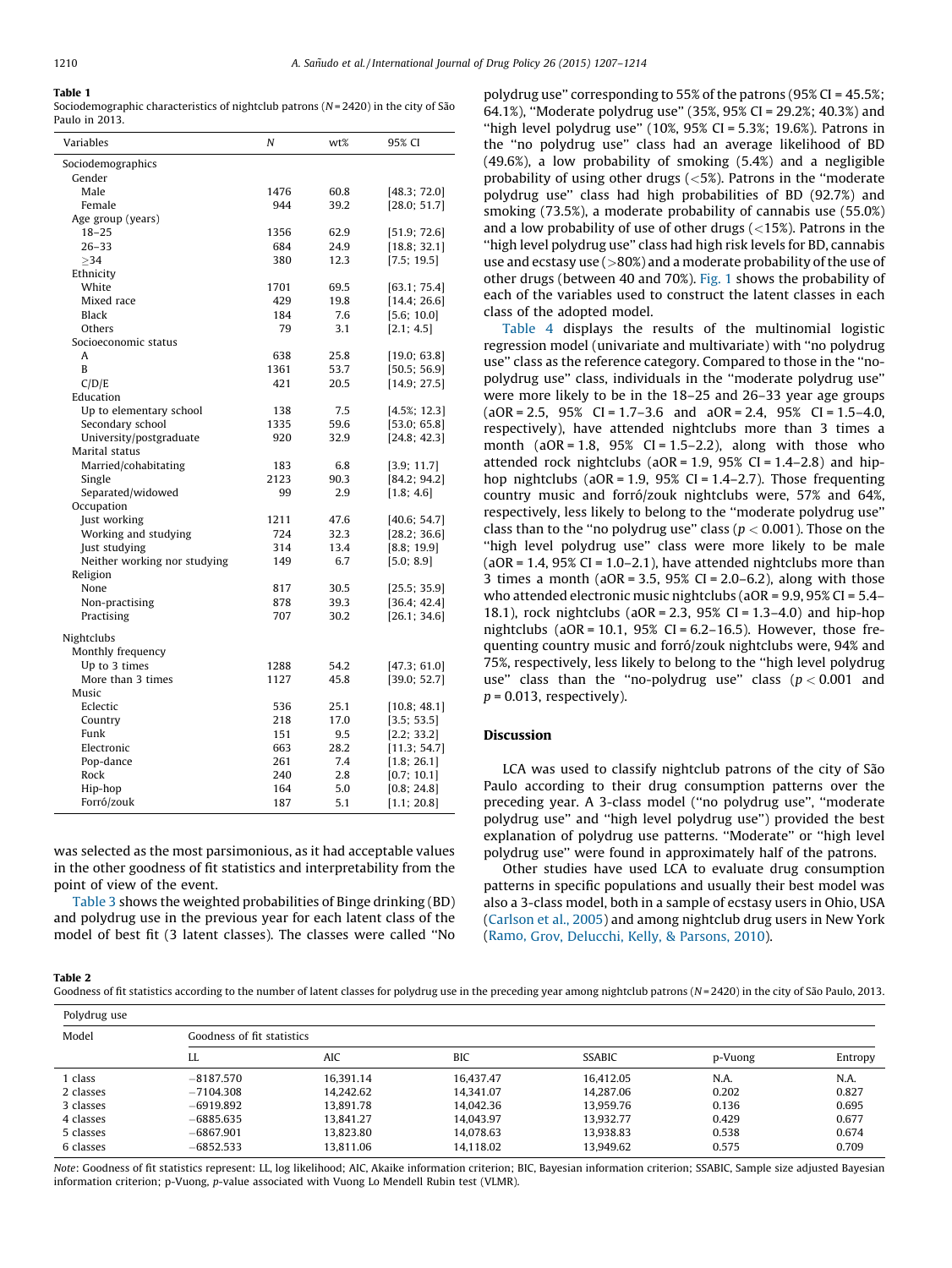#### <span id="page-4-0"></span>Table 3

Conditional prevalence rates of binge drinking (BD) and polydrug use in the previous year for each latent class among nightclub patrons in the city of São Paulo in the year 2013  $(N = 2420)$ 

| Criteria <sup>a</sup> | Latent classes             |      |              |                                      |      |                   |                                      |      |              |                    |      |              |  |  |
|-----------------------|----------------------------|------|--------------|--------------------------------------|------|-------------------|--------------------------------------|------|--------------|--------------------|------|--------------|--|--|
|                       | No polydrug use $(N=1253)$ |      |              | Moderate polydrug use<br>$(N = 925)$ |      |                   | High level polydrug use<br>$(N=242)$ |      |              | Total $(N = 2420)$ |      |              |  |  |
|                       | Ν                          | wt%  | 95% CI       | Ν                                    | wt%  | 95% CI            | Ν                                    | wt%  | 95% CI       | N                  | wt%  | 95% CI       |  |  |
| <b>BD</b>             | 606                        | 49.6 | [45.0; 54.3] | 847                                  | 92.7 | [90.5; 94.5]      | 189                                  | 80.3 | [76.2; 83.8] | 1642               | 67.8 | [63.4; 71.9] |  |  |
| Cannabis              | 42                         | 2.4  | [1.1; 5.0]   | 523                                  | 55.0 | [45.6; 64.1]      | 205                                  | 86.1 | [81.5; 89.7] | 770                | 29.3 | [20.6; 39.9] |  |  |
| Cocaine               |                            | 0.1  | [0.0; 0.7]   | 72                                   | 6.0  | [4.0; 9.2]        | 121                                  | 57.2 | [40.3; 72.6] | 195                | 8.2  | [4.2; 15.3]  |  |  |
| Ecstasy               | 21                         | 2.2  | [0.8; 5.6]   | 57                                   | 7.8  | [4.7: 12.5]       | 213                                  | 87.4 | [82.4:91.1]  | 291                | 13.0 | [7.0; 23.0]  |  |  |
| Tobacco               | 74                         | 5.4  | [4.2; 7.0]   | 683                                  | 73.5 | [68.4:78.0]       | 160                                  | 67.0 | [60.3:73.1]  | 917                | 35.5 | [29.9; 41.5] |  |  |
| Inhalant              | $\Omega$                   | 0.0  |              | 126                                  | 14.7 | [9.4; 22.2]       | 152                                  | 63.6 | [56.4; 70.2] | 278                | 11.7 | [7.1; 18.8]  |  |  |
| Ketamine              |                            | 0.1  | [0.0; 0.3]   | $\Omega$                             | 0.0  | $\qquad \qquad -$ | 79                                   | 43.0 | [17.7: 72.6] | 80                 | 4.5  | [1.3; 15.0]  |  |  |
| Hallucinogens         | $\Omega$                   | 0.0  | $-$          | 105                                  | 9.5  | [6.0; 14.7]       | 139                                  | 53.3 | [43.0; 63.2] | 244                | 8.9  | [5.2; 14.8]  |  |  |

<sup>a</sup> Consumption in previous 12 months, BD – binge drinking.

However, LCA has also been used to identify polydrug use profiles in general population samples. Smith et al. [\(2011\)](#page-7-0) described polydrug use patterns over a year for nine illicit substances among adults living in private households in Great Britain and the 3-class model best explained illicit drug use patterns for this population.

It is noteworthy that our study differs from the others because it evaluates polydrug use among nightclub patrons, i.e., a population of young adults frequenting nightclubs and thus at greater risk of exposure to any drug consumption, as the misuse of alcohol and other drugs is directly related to the recreational context of nightclubs [\(Calafat](#page-6-0) et al., 2011).

Although the present study addresses a probabilistic sample of nightclub patrons in the city of São Paulo (including drug users and non-users), the ''no polydrug use'' class showed 50% of nightclub patrons engaged in BD in the past-year. Therefore, we recruited a different population from that presented by Smith et al. [\(2011\)](#page-7-0).

In the present study, there were differences between the two classes characterised by polydrug use in their associations with the evaluated factors. Being under 34 years of age was associated with a higher probability of belonging to the ''moderate'' compared to the ''no'' polydrug use class. Those who frequented nightclubs with rock and hip-hop music more than three times a month showed an increased chance of belonging to both the ''moderate'' and the ''high level'' polydrug use classes. In contrast, those who attended nightclubs with country music or forró/zouk were less likely to belong to the ''moderate'' and ''high level'' polydrug use classes. Those frequenting nightclubs with electronic music were more likely to belong to the ''high level'' rather than the ''no'' polydrug use class.

Characteristics associated with the ''high level polydrug use'' class compared to the ''no polydrug use'' class support the findings of Ramo et al. [\(2010\)](#page-7-0), Smith et al. [\(2011\),](#page-7-0) Carter et al. [\(2013\)](#page-6-0) and Quek et al. [\(2013\)](#page-7-0) in terms of the association with male gender. However, our study, like [Carlson](#page-6-0) et al. (2005), did not find a gender association for the "moderate" polydrug use class. Analysis of these findings suggests that gender differences in polydrug use can vary according to both the type of drug examined and the population under study. However, our study points to the fact that men are more exposed to ''high level'' polydrug use.

With regard to age, our study revealed an association only with the ''moderate'' class compared to the ''no'' polydrug use class. This was also observed by Smith et al. [\(2011\)](#page-7-0), who found that as age increased the chances of belonging to the polydrug use class decreased. This suggests that older age groups are more protected against polydrug use.

The findings of our study suggest that choice of nightclub type and frequency of attendance were more important to an association with polydrug use than the effects of any variables relating to sociodemographic profile. These findings concur with Calafat, [Gomez,](#page-6-0) Juan, and Becona (2007), who showed that variables relating to recreational lifestyle were better predictors of establishing drug consumption patterns than the sociodemographic variables of students in 9 European cities: the higher the frequency of night recreational events, the greater the variety of drug consumption. This relationship may suggest that the longer



Fig. 1. Weighted probability of polydrug use in the past 12 months given the latent class among nightclub patrons  $(N = 2420)$  in the city of São Paulo, 2013.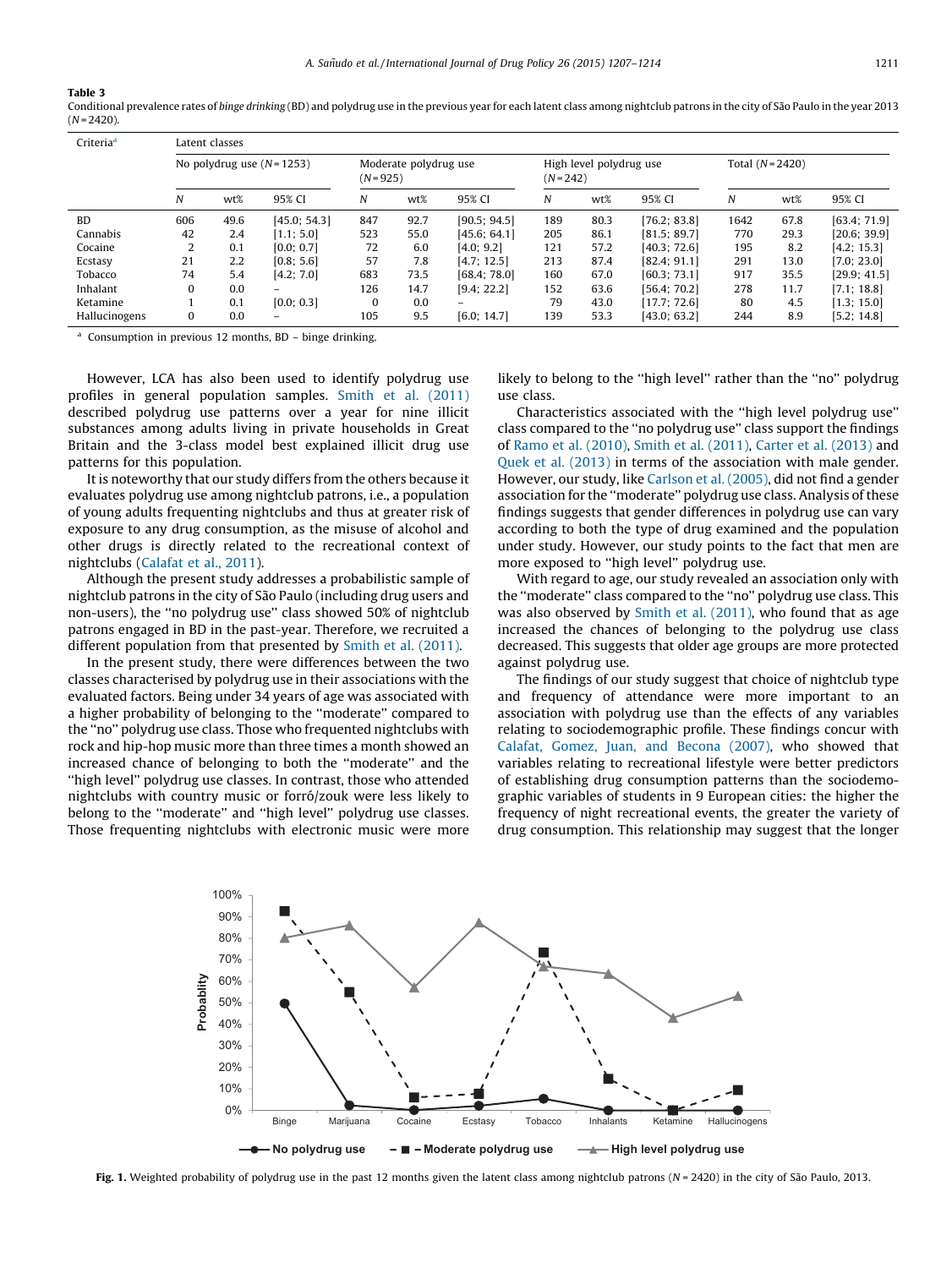# <span id="page-5-0"></span>Table 4

Characteristics of past-year polydrug use classes identified through LCA in a sample of the nightclub population  $(N=2420)$ ; São Paulo, 2013.

|                              | Polydrug use   |      |                   | Univariate analysis |                                              |                  |              |                                |                  | <b>Multivariate analysis</b> |                                              |                  |              |                                |                 |
|------------------------------|----------------|------|-------------------|---------------------|----------------------------------------------|------------------|--------------|--------------------------------|------------------|------------------------------|----------------------------------------------|------------------|--------------|--------------------------------|-----------------|
|                              | No<br>Moderate |      | <b>High level</b> |                     | Moderate polydrug use vs. no<br>polydrug use |                  | polydrug use | High level polydrug use vs. no |                  |                              | Moderate polydrug use vs. no<br>polydrug use |                  | polydrug use | High level polydrug use vs. no |                 |
|                              | wt%            | wt%  | wt%               | COR                 | 95% CI                                       | $\boldsymbol{p}$ | COR          | 95% CI                         | $\boldsymbol{p}$ | aOR                          | 95% CI                                       | $\boldsymbol{p}$ | aOR          | 95% CI                         | $p_{\parallel}$ |
| Block 1                      |                |      |                   |                     |                                              |                  |              |                                |                  |                              |                                              |                  |              |                                |                 |
| Gender                       |                |      |                   |                     |                                              | 0.013            |              |                                | 0.001            |                              |                                              | 0.114            |              |                                | 0.046           |
| Female                       | 45.0           | 35.4 | 21.6              | 1.00                |                                              |                  | 1.00         |                                |                  | 1.00                         |                                              |                  | 1.00         |                                |                 |
| Male                         | 55.0           | 64.6 | 78.5              | 1.49                | $1.09 - 2.05$                                |                  | 2.97         | 1.54-5.74                      |                  | 1.26                         | $0.95 - 1.68$                                |                  | 1.44         | $1.01 - 2.06$                  |                 |
| Age (years)                  |                |      |                   |                     |                                              | < 0.001          |              |                                | 0.882            |                              |                                              |                  |              |                                |                 |
| $18 - 25$                    | 60.7           | 68.5 | 55.3              | 2.41                | $1.69 - 3.43$                                |                  | 1.20         | $0.50 - 2.92$                  |                  | 2.50                         | $1.75 - 3.57$                                | < 0.001          | 1.00         | $0.64 - 1.55$                  | 0.989           |
| $26 - 33$                    | 23.7           | 24.2 | 33.0              | 2.18                | $1.46 - 3.25$                                |                  | 1.84         | $0.91 - 3.71$                  |                  | 2.42                         | $1.46 - 4.00$                                | 0.001            | 1.38         | $0.78 - 2.46$                  | 0.271           |
| $\geq$ 34                    | 15.6           | 7.3  | 11.7              | 1.00                |                                              |                  | 1.00         |                                |                  | 1.00                         |                                              |                  | 1.00         |                                |                 |
| Ethnicity                    |                |      |                   |                     |                                              | 0.305            |              |                                | 0.924            |                              |                                              |                  |              |                                |                 |
| White                        | 67.9           | 72.5 | 68.8              | 1.00                |                                              |                  | 1.00         |                                |                  |                              |                                              |                  |              |                                |                 |
| Mixed race                   | 21.3           | 17.7 | 18.8              | 0.78                | $0.47 - 1.27$                                |                  | 0.87         | $0.45 - 1.68$                  |                  |                              |                                              |                  |              |                                |                 |
| Black                        | 7.8            | 6.5  | 9.4               | 0.78                | $0.52 - 1.18$                                |                  | 1.18         | $0.66 - 2.13$                  |                  |                              |                                              |                  |              |                                |                 |
| Others                       | 3.0            | 3.3  | 3.0               | 1.04                | $0.60 - 1.80$                                |                  | 0.99         | $0.48 - 2.02$                  |                  |                              |                                              |                  |              |                                |                 |
| Education                    |                |      |                   |                     |                                              | 0.988            |              |                                | 0.726            |                              |                                              |                  |              |                                |                 |
| Up to elementary school      | 7.8            | 7.5  | 5.9               | 0.97                | $0.53 - 1.75$                                |                  | 0.73         | $0.26 - 2.03$                  |                  |                              |                                              |                  |              |                                |                 |
| Secondary school             | 59.2           | 60.0 | 60.1              | 1.03                | $0.66 - 1.60$                                |                  | 0.98         | $0.57 - 1.69$                  |                  |                              |                                              |                  |              |                                |                 |
| Undergraduate/postgraduate   | 33.0           | 32.5 | 34.0              | 1.00                |                                              |                  | 1.00         |                                |                  |                              |                                              |                  |              |                                |                 |
| Marital status               |                |      |                   |                     |                                              | 0.812            |              |                                | 0.843            |                              |                                              |                  |              |                                |                 |
| Married/cohabiting           | 7.6            | 5.7  | 6.6               | 1.00                |                                              |                  | 1.00         |                                |                  |                              |                                              |                  |              |                                |                 |
| Single                       | 88.7           | 92.3 | 91.3              | 1.39                | $0.95 - 2.03$                                |                  | 1.18         | $0.51 - 2.73$                  |                  |                              |                                              |                  |              |                                |                 |
| Separated/widowed            | 3.7            | 2.0  | 2.1               | 0.73                | $0.45 - 1.16$                                |                  | 0.65         | $0.16 - 2.58$                  |                  |                              |                                              |                  |              |                                |                 |
| Occupation                   |                |      |                   |                     |                                              | 0.006            |              |                                | 0.634            |                              |                                              |                  |              |                                |                 |
| Just working                 | 49.7           | 43.5 | 49.9              | 1.00                |                                              |                  | 1.00         |                                |                  |                              |                                              |                  |              |                                |                 |
| Working and studying         | 32.4           | 32.5 | 30.7              | 1.15                | $0.85 - 1.55$                                |                  | 0.95         | $0.66 - 1.36$                  |                  |                              |                                              |                  |              |                                |                 |
| Just studying                | 11.9           | 16.4 | 11.3              | 1.57                | $1.00 - 2.46$                                |                  | 0.94         | $0.41 - 2.15$                  |                  |                              |                                              |                  |              |                                |                 |
| Neither working nor studying | 6.0            | 7.6  | 8.1               | 1.47                | $0.96 - 2.26$                                |                  | 1.36         | $0.80 - 2.31$                  |                  |                              |                                              |                  |              |                                |                 |
| Economic status              |                |      |                   |                     |                                              | 0.179            |              |                                | 0.828            |                              |                                              |                  |              |                                |                 |
| A                            | 24.6           | 27.0 | 28.1              | 1.44                | $0.90 - 2.30$                                |                  | 1.07         | $0.49 - 2.36$                  |                  |                              |                                              |                  |              |                                |                 |
| $\mathbf{B}$                 | 53.3           | 56.1 | 48.4              | 1.38                | $1.01 - 1.89$                                |                  | 0.86         | $0.54 - 1.36$                  |                  |                              |                                              |                  |              |                                |                 |
| C/D/E                        | 22.1           | 16.9 | 23.5              | 1.00                |                                              |                  | 1.00         |                                |                  |                              |                                              |                  |              |                                |                 |
| Religion                     |                |      |                   |                     |                                              | 0.023            |              |                                | 0.079            |                              |                                              |                  |              |                                |                 |
|                              | 34.2           | 25.7 | 24.3              | 1.00                |                                              |                  | 1.00         |                                |                  |                              |                                              |                  |              |                                |                 |
| Practising                   |                | 36.3 |                   |                     | $0.88 - 1.65$                                |                  |              |                                |                  |                              |                                              |                  |              |                                |                 |
| Non-practising               | 40.2           | 38.0 | 44.2              | 1.20                |                                              |                  | 1.54         | $0.83 - 2.86$                  |                  |                              |                                              |                  |              |                                |                 |
| None                         | 25.6           |      | 31.5              | 1.98                | $1.08 - 3.61$                                |                  | 1.73         | $0.95 - 3.16$                  |                  |                              |                                              |                  |              |                                |                 |
| Block 2                      |                |      |                   |                     |                                              |                  |              |                                |                  |                              |                                              |                  |              |                                |                 |
| Attendance frequency         |                |      |                   |                     |                                              | < 0.001          |              |                                | < 0.001          |                              |                                              | < 0.001          |              |                                | < 0.001         |
| Up to $3\times$ /mth         | 63.0           | 47.7 | 30.1              | 1.00                |                                              |                  | 1.00         |                                |                  | 1.00                         |                                              |                  | 1.00         |                                |                 |
| More than $3\times$ /mth     | 37.0           | 52.3 | 69.9              | 1.87                | $1.44 - 2.43$                                |                  | 1.79         | $1.47 - 2.18$                  |                  | 1.79                         | $1.47 - 2.18$                                |                  | 3.50         | 1.96-6.25                      |                 |
| Music type                   |                |      |                   |                     |                                              | 0.676            |              |                                | 0.089            |                              |                                              |                  |              |                                |                 |
| Eclectic                     | 25.9           | 29.3 | 7.8               | 1.00                |                                              |                  | 1.00         |                                |                  | 1.00                         |                                              |                  | 1.00         |                                |                 |
| Country                      | 24.2           | 10.5 | 0.4               | 0.39                | $0.27 - 0.56$                                |                  | 0.06         | $0.01 - 0.60$                  |                  | 0.43                         | $0.30 - 0.61$                                | ${<}0.001$       | 0.06         | $0.01 - 0.57$                  | 0.015           |
| Funk                         | 9.1            | 10.1 | 9.1               | 0.98                | $0.58 - 1.64$                                |                  | 3.29         | $0.83 - 13.04$                 |                  | 0.76                         | $0.39 - 1.48$                                | 0.422            | 2.65         | $0.60 - 11.77$                 | 0.201           |
| Electronic                   | 19.3           | 29.6 | 70.0              | 1.36                | $0.90 - 2.06$                                |                  | 12.12        | 6.80-21.60                     |                  | 1.31                         | $0.89 - 1.94$                                | 0.171            | 9.86         | 5.36-18.12                     | < 0.001         |
| Pop-dance                    | 9.2            | 6.6  | 0.5               | 0.64                | $0.38 - 1.05$                                |                  | 0.18         | $0.02 - 1.78$                  |                  | 0.96                         | $0.62 - 1.48$                                | 0.855            | 0.17         | $0.02 - 1.58$                  | 0.120           |
| Rock                         | 2.1            | 4.1  | 1.5               | 1.70                | 1.09-2.64                                    |                  | 2.35         | 1.26-4.37                      |                  | 1.94                         | $1.36 - 2.77$                                | < 0.001          | 2.29         | 1.30-4.04                      | 0.004           |
| Hip-hop                      | 2.9            | 6.9  | 10.0              | 2.10                | $1.52 - 2.89$                                |                  | 11.51        | 7.36-17.99                     |                  | 1.93                         | $1.38 - 2.70$                                | < 0.001          | 10.13        | $6.23 - 16.45$                 | < 0.001         |
| Forró/zouk                   | 7.3            | 2.9  | 0.7               | 0.35                | $0.26 - 0.47$                                |                  | 0.34         | $0.11 - 1.09$                  |                  | 0.36                         | $0.26 - 0.50$                                | < 0.001          | 0.25         | $0.08 - 0.75$                  | 0.013           |
|                              |                |      |                   |                     |                                              |                  |              |                                |                  |                              |                                              |                  |              |                                |                 |

cOR, crude odds ratio; aOR, adjusted odds ratio.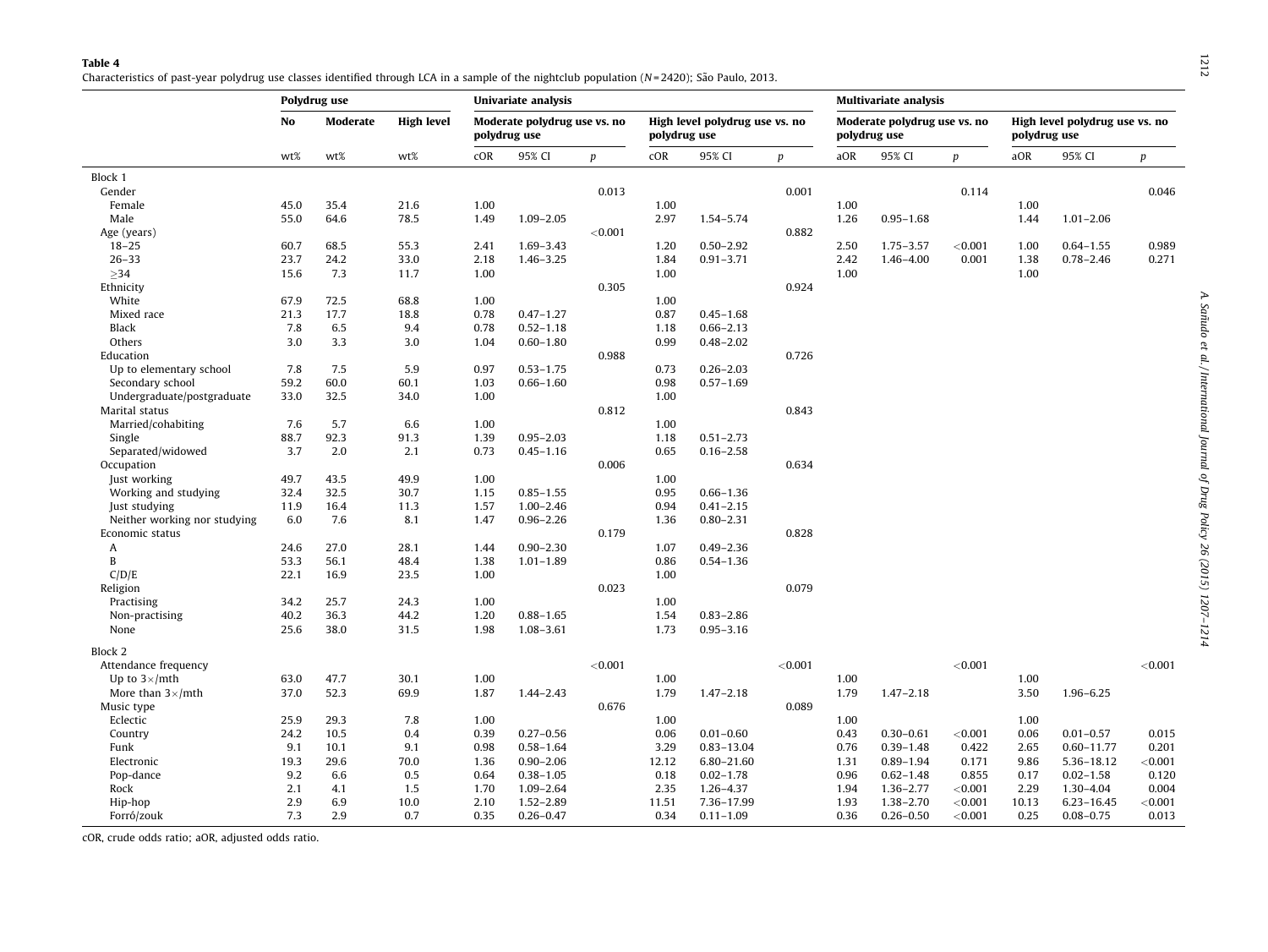<span id="page-6-0"></span>the subject is exposed to the nightclub environment, the more chance he/she has of consuming different drugs because there is often free access to different types of drugs in these establishments.

It is important to note that São Paulo nightclubs are generally characterised by the style of music played in the establishment, and the patrons' profile differs according to the musical style of the nightclub. Thus, as expected, the present study revealed an association between music and different consumption profiles: those frequenting nightclubs that played electronic and hip-hop music were more likely to belong to polydrug use classes.

In studies conducted elsewhere, for example in Belgium, it appears that the nightclubs at highest risk of polydrug use amongst patrons are not electronic and hip-hop but pop-dance nightclubs (Van [Havere](#page-7-0) et al., 2011). The great difficulty in such cultural comparisons, however, is the fact that the musical styles found in each country's nightclubs are different, which limits a valid comparison. In addition, some studies have attempted to define the profile of drugs consumed by musical style and have evaluated consumption individually without emphasis on polydrug use ([Moore](#page-7-0) & Miles, 2004).

It is also important to note that public policy in each country can facilitate or impede harm reduction interventions among nightclub patrons. Public policy control on drinking and driving can reduce this behaviour while a responsible drinking service can reduce alcohol intoxication (Babor et al., 2010). As a high prevalence of binge drinking was found in the three LCA groups in our study, free water, warnings alerting patrons to the risks of drinking and driving and the implementation of public policy to control alcohol sales to those who are intoxicated, could be implemented in all São Paulo nightclubs to improve patrons' health and safety.

The main limitation of this study lies in the fact that it used polydrug use frequency in the last 12 months, to increase the number of cases; therefore, this information may be limited by the possible memory bias of patrons, who may have underestimated their consumption. Another limitation is the acceptance rate among the sampled nightclubs (66%), which may have compromised the inclusion of certain types of club. Despite these limitations, the study has several strengths. It is the first epidemiological study of a probabilistic sample of nightclub patrons in a developing country and that uses LCA to identify polydrug use profiles. The participation rate of patrons at the nightclubs' entrances (80%) in one of the largest cities in the world, and the largest city in the Southern hemisphere, is another strong point.

# Conclusion

Our study shows that individual level factors and nightclub music style can be associated with different patterns of polydrug use among patrons in São Paulo. Illicit drug users are not equally distributed among the venues, since polydrug users are more likely to be found in a certain type of nightclub, such as electronic, hiphop, pop-dance and rock. However, binge drinking is a highly prevalent behaviour among the three identified groups and alcohol harm reduction is an important need in São Paulo nightclubs. Free water, food sales, a responsible drinking service and minimum pricing would be possible harm reduction interventions for all three groups, while the installation of chill out areas and advice on intoxication for polydrug users would be most important in electronic and hip-hop venues.

# Role of funding source

Funding for this study was provided by the São Paulo State Research Support Foundation (Fundação de Amparo a Pesquisa do Estado de São Paulo - FAPESP), Grant number 11/51658-0. FAPESP have no further role in study design, the collection, analysis and interpretation of data, the writing of the report or in the decision to submit the paper for publication.

#### Contributors

Sanudo was responsible for data analysis and the writing of the first version of the manuscript. Andreoni was responsible for sampling, dataset weighting, data analysis supervision and the revision of the manuscript. Sanchez designed the study, wrote the grant protocol and corrected the manuscript to create the final version. All authors have read and approved the final version of the manuscript and have revised it critically for important intellectual content.

#### Acknowledgements

We thank the FAPESP (São Paulo State Research Support Foundation – Fundação de Amparo a Pesquisa do Estado de São Paulo), Grant number 11/51658-0, for the funding and all the field researchers for the data collection and the nightclub owners and patrons to allow the study success.

# Conflict of interest

The authors declare that there are no conflicts of interest.

#### References

- ABEP (2012). Critério de Classificação Econômica Brasil. Rio de Janeiro: Associação Brasileira de [Empresas](http://refhub.elsevier.com/S0955-3959(15)00213-3/sbref0005) e Pesquisa.
- Akaike, H. (1974). A new look at the statistical model [identification.](http://refhub.elsevier.com/S0955-3959(15)00213-3/sbref0010) IEEE Transactions on [Automatic](http://refhub.elsevier.com/S0955-3959(15)00213-3/sbref0010) Control, 19, 716–723.
- Babor, T., Caetano, R., Casswell, S., Edwards, G., Giesbrecht, N., Graham, K., et al. (2010). Alcohol: No ordinary [commodity-research](http://refhub.elsevier.com/S0955-3959(15)00213-3/sbref0015) and public policy (2nd ed.). Oxford, UK: Oxford [University](http://refhub.elsevier.com/S0955-3959(15)00213-3/sbref0015) Press.
- Bellis, M., Hughes, K., Calafat, A., Juan, M., Ramon, A., Rodriguez, J., et al. (2008). [Sexual](http://refhub.elsevier.com/S0955-3959(15)00213-3/sbref0020) uses of alcohol and drugs and the [associated](http://refhub.elsevier.com/S0955-3959(15)00213-3/sbref0020) health risks: A cross sectional study of young people in nine [European](http://refhub.elsevier.com/S0955-3959(15)00213-3/sbref0020) cities. BMC Public Health, 8, 155.
- Calafat, A., Blay, N. T., Hughes, K., Bellis, M., Juan, M., Duch, M., et al. (2011). [Nightlife](http://refhub.elsevier.com/S0955-3959(15)00213-3/sbref0025) young risk behaviours in [Mediterranean](http://refhub.elsevier.com/S0955-3959(15)00213-3/sbref0025) versus other European cities: Are stereotypes true? [European](http://refhub.elsevier.com/S0955-3959(15)00213-3/sbref0025) Journal of Public Health, 21, 311–315.
- Calafat, A., Fernández, C., Juan, M., & Becoña, E. (2008). [Recreational](http://refhub.elsevier.com/S0955-3959(15)00213-3/sbref0030) nightlife: Risk and protective factors for drug misuse among young Europeans in [recreational](http://refhub.elsevier.com/S0955-3959(15)00213-3/sbref0030) environments. Drugs: Education, [Prevention](http://refhub.elsevier.com/S0955-3959(15)00213-3/sbref0030) and Policy, 15, 189–200.
- Calafat, A., Gomez, C. F., Juan, M., & Becona, E. (2007). Weekend nightlife [recreational](http://refhub.elsevier.com/S0955-3959(15)00213-3/sbref0035) habits: Prominent [intrapersonal](http://refhub.elsevier.com/S0955-3959(15)00213-3/sbref0035) "risk factors" for drug use? Substance Use & Misuse, 42, [1443–1454.](http://refhub.elsevier.com/S0955-3959(15)00213-3/sbref0035)
- Carlini, C., Andreoni, S., Martins, S. S., Benjamin, M., Sanudo, A., & Sanchez, Z. M. (2014). [Environmental](http://refhub.elsevier.com/S0955-3959(15)00213-3/sbref0040) characteristics associated with alcohol intoxication among patrons in Brazilian [nightclubs.](http://refhub.elsevier.com/S0955-3959(15)00213-3/sbref0040) Drug and Alcohol Review, 33, 358–366.
- Carlson, R. G., Wang, J., Falck, R. S., & Siegal, H. A. (2005). Drug use [practices](http://refhub.elsevier.com/S0955-3959(15)00213-3/sbref0045) among [MDMA/ecstasy](http://refhub.elsevier.com/S0955-3959(15)00213-3/sbref0045) users in Ohio: A latent class analysis. Drug and Alcohol Dependence, 79, [167–179](http://refhub.elsevier.com/S0955-3959(15)00213-3/sbref0045).
- Carragher, N., & McWilliams, L. A. (2011). A latent class [analysis](http://refhub.elsevier.com/S0955-3959(15)00213-3/sbref0050) of DSM-IV criteria for pathological gambling: Results from the National [Epidemiologic](http://refhub.elsevier.com/S0955-3959(15)00213-3/sbref0050) Survey on Alcohol and Related [Conditions.](http://refhub.elsevier.com/S0955-3959(15)00213-3/sbref0050) Psychiatry Research, 187, 185–192.
- Carter, J. L., Strang, J., Frissa, S., Hayes, R. D., Hatch, S. L., & Hotopf, M. (2013). [Comparisons](http://refhub.elsevier.com/S0955-3959(15)00213-3/sbref0055) of polydrug use at national and inner city levels in England: Associations with demographic and [socioeconomic](http://refhub.elsevier.com/S0955-3959(15)00213-3/sbref0055) factors. Annals of Epidemiology, 23, [636–645.](http://refhub.elsevier.com/S0955-3959(15)00213-3/sbref0055)
- Chinet, L., Stéphan, P., Zobel, F., & Halfon, O. (2007). Party drug use in techno [nights:](http://refhub.elsevier.com/S0955-3959(15)00213-3/sbref0060) A field survey among French-speaking Swiss attendees. Pharmacology field survey among [French-speaking](http://refhub.elsevier.com/S0955-3959(15)00213-3/sbref0060) Swiss attendees. Pharmacology<br>[Biochemistry](http://refhub.elsevier.com/S0955-3959(15)00213-3/sbref0060) & Behavior, 86, 284–289.
- Clapp, J. D., Holmes, M. R., Reed, M. B., Shillington, A. M., Freisthler, B., & Lange, J. E. (2007). Measuring college students' alcohol [consumption](http://refhub.elsevier.com/S0955-3959(15)00213-3/sbref0065) in natural drinking environments: Field [methodologies](http://refhub.elsevier.com/S0955-3959(15)00213-3/sbref0065) for bars and parties. Evaluation Review, 31, [469–489.](http://refhub.elsevier.com/S0955-3959(15)00213-3/sbref0065)
- Demant, J. (2013). Affected in the [nightclub.](http://refhub.elsevier.com/S0955-3959(15)00213-3/sbref0070) A case study of regular clubbers' conflictual practices in nightclubs. [International](http://refhub.elsevier.com/S0955-3959(15)00213-3/sbref0070) Journal of Drug Policy, 24, 196–202.
- Duff, C. (2008). The pleasure in context. [International](http://refhub.elsevier.com/S0955-3959(15)00213-3/sbref0075) Journal of Drug Policy, 19, 384– [392.](http://refhub.elsevier.com/S0955-3959(15)00213-3/sbref0075)
- Hagenaars, J. A., & McCutcheon, A. L. (2002). Applied latent class analysis. UK: [Cambridge](http://refhub.elsevier.com/S0955-3959(15)00213-3/sbref0205) [University](http://refhub.elsevier.com/S0955-3959(15)00213-3/sbref0205) Press.
- Hesse, M., & Tutenges, S. (2012). Music and substance [preferences](http://refhub.elsevier.com/S0955-3959(15)00213-3/sbref0080) among festival [attendants.](http://refhub.elsevier.com/S0955-3959(15)00213-3/sbref0080) Drugs and Alcohol Today, 12, 82–88.
- Hesse, M., Tutenges, S., & Schliewe, S. (2010). The use of tobacco and [cannabis](http://refhub.elsevier.com/S0955-3959(15)00213-3/sbref0085) at an [international](http://refhub.elsevier.com/S0955-3959(15)00213-3/sbref0085) music festival. European Addiction Research, 16, 208–212.